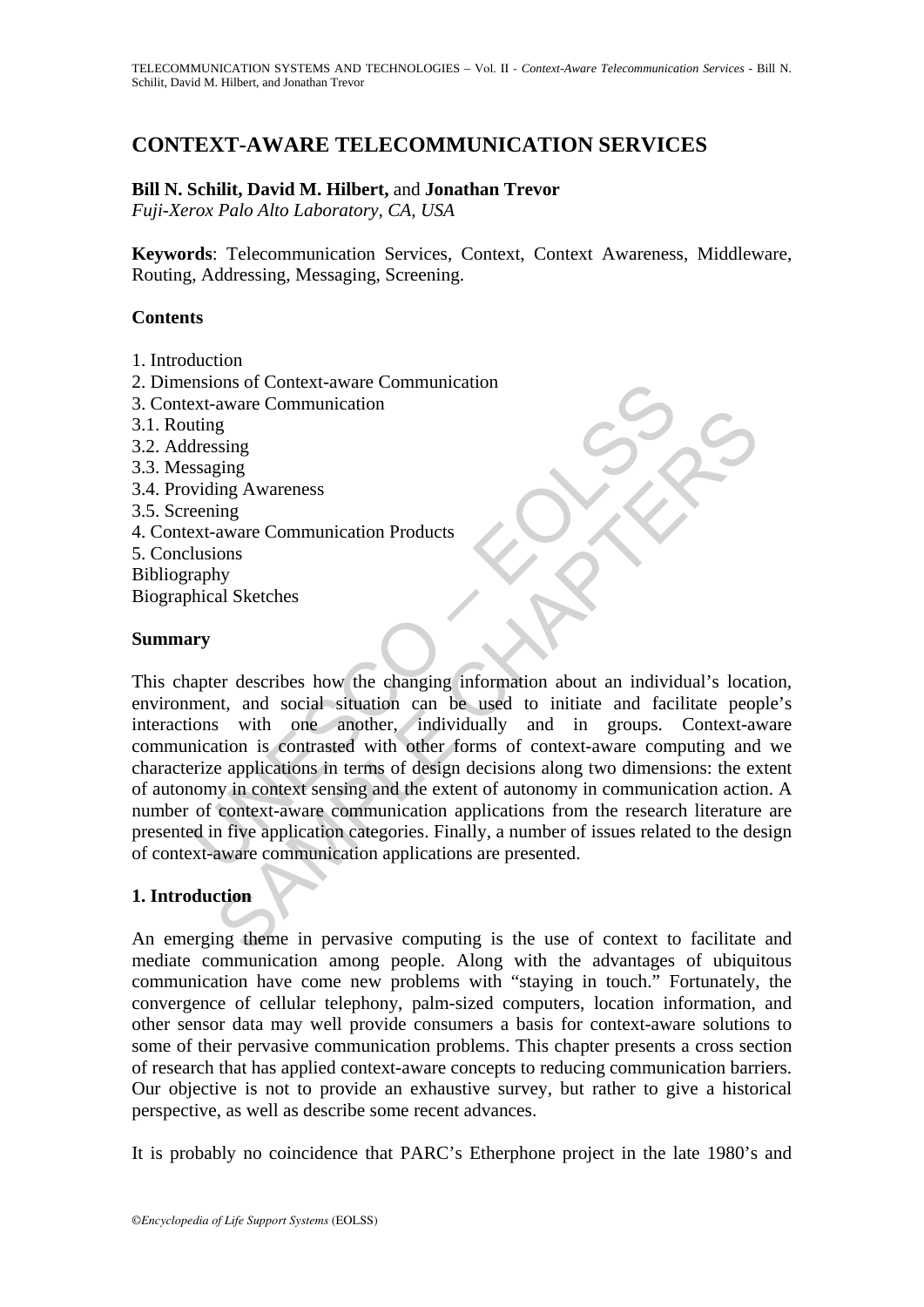Olivetti's Active Badge location system in the early 1990's both pursued call routing to a mobile user as a key application. At the time, before cell phones were widespread, the notion of phone calls that could follow people as they moved was compelling. Even though mobile phones have lessened the need for call routing, many of us still look forward to integrating, coordinating, taming, and, in general, making our communication technologies even smarter. The approach begun at Xerox PARC and Olivetti Research was to add context (i.e., location) into that process, and continuing this agenda with more types of context will likely be important for future communication systems.

Women frencis or compluer such enseating CSCS wand freq., at the oparatomy oppace research and awareness systems. As Jonathan Grudin pospace researchers recognized the importance of shared connication systems. Indeed, the contents are communication and react to a user's change of shares of context and set of context and set of context and moved with You See Is WIW work so well. In recent vers research on contextualizing collabors work so we Along with the early work described above, context-aware communication has roots, in part, in two other fields of computer science research, CSCW and HCI, and in particular media space research and awareness systems. As Jonathan Grudin points out, early media space researchers recognized the importance of shared context in group communication systems. Indeed, the foundational abstraction "What You See Is What I See" (WYSIWIS) aims to support the peripheral context that makes face-to-face interaction work so well. In recent years research on contextualizing collaborative systems has generated an interest in awareness as an independent research focus. For example, the recent work of Hudson, Pedersen, and others apply abstract visual or auditory mappings of people's activities to provide situational and social awareness for others, in part to help them construct communication channels. The influence of CSCW and HCI can be seen in the systems described in this chapter.

In the next section we present a definition for context-aware communication and contrast it with other forms of context-aware computing. This gives a simple set of dimensions by which we discuss a number of context-aware communication systems. We conclude with some challenges and open issues for further research.

## **2. Dimensions of Context-aware Communication**

Context-aware computing applications examine and react to a user's changing context in order to help promote and mediate people's interactions with each other and their environment. An early overview paper on context-aware applications from Xerox PARC's Ubiquitous Computing Initiative laid out the dimensions shown in Figure 2. These dimensions encompass many types of context-aware applications, including context-aware software to initiate and facilitate communication. Indeed, one of the applications from that paper, a contextual multi-user white board, is presented later as an example of contextual group communication. Over the last decade, it has become clear that there is a continuum from manual to automatic, instead of discrete categories.

In this chapter we focus on context-aware communication which is a subset of contextaware computing as it has been described in the literature. However, there is much that we associate with context-aware computing that does not involve communication. For example, researchers have been exploring how context can be used to manage devices in our environment and how context can be used to deliver and filter all types of information from restaurant guides to operating instructions for a nearby copier. Neither of these topics is associated with communication in the sense we are considering in this chapter. Nevertheless, the line between information and communication is not always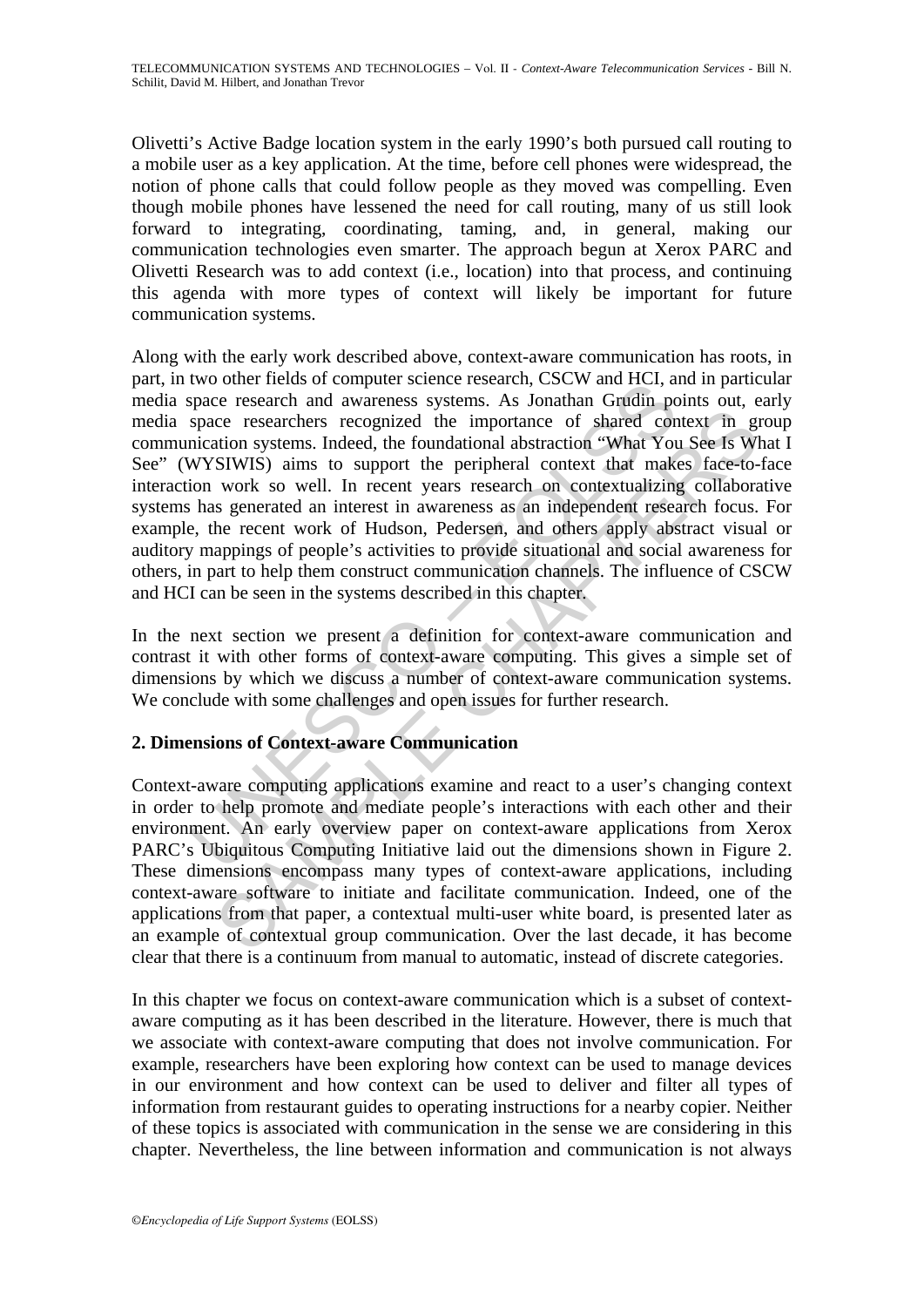clear. For example, is the Lovegety toy that facilitates conversation by chirping when a "compatible" person is nearby, an information or communication device? This chapter takes a broad definition of "communication" and includes these and other awareness systems that aim to facilitate, in addition to mediating, human-human communication.

UNIV and Sophistication. Aring the action times on the case of the security of the security of the security of the security of the security phone. As discussed later, it is not obvious that application dependently y phone We define *context-aware communication* as the class of applications that apply knowledge of people's context to reduce communication barriers. We suggest a twodimensional space for such applications based on a simple distinction between "context acquisition" and "communication actions." Along the "acquisition" dimension, an application might ask people to manually enter their context, such as whether they are in a meeting or at lunch, or it may sense and infer a person's context, with varying levels of autonomy and sophistication. Along the "action" dimension communication might be manually controlled. For example an answering machine that says "Lee has been motionless in a dim place with [low] ambient sound for the last 45 minutes. Continue with call or leave a message" relies on the caller to take manual action. In contrast, applications might act more autonomously, such as automatically routing a voice call to a nearby phone. As discussed later, it is not obvious that application designers should simultaneously try to maximize autonomy in both dimensions since this removes human common sense, a quality that Tom Erickson describes as "(at best) awfully hard to implement."

| <b>INFORMATI</b><br>ΟN | MANUAL<br>nearby devices & information                              | AUTOMATIC<br>Seeing a selection list of   Collaboration channels (e.g., chat)<br>established based on location & |
|------------------------|---------------------------------------------------------------------|------------------------------------------------------------------------------------------------------------------|
| COMMAND                | regarding nearby places<br>"Print" routes to the rearest<br>printer | pop-up messages triggered by<br>context<br>Mobile computers cache files onto<br>nearest server                   |

# Table 1: Context-Aware Software Dimensions



Figure 1: Context-Aware Communication dimensions. Context (e.g. location) can be entered manually or sensed automatically and the communication act (e.g. call routing)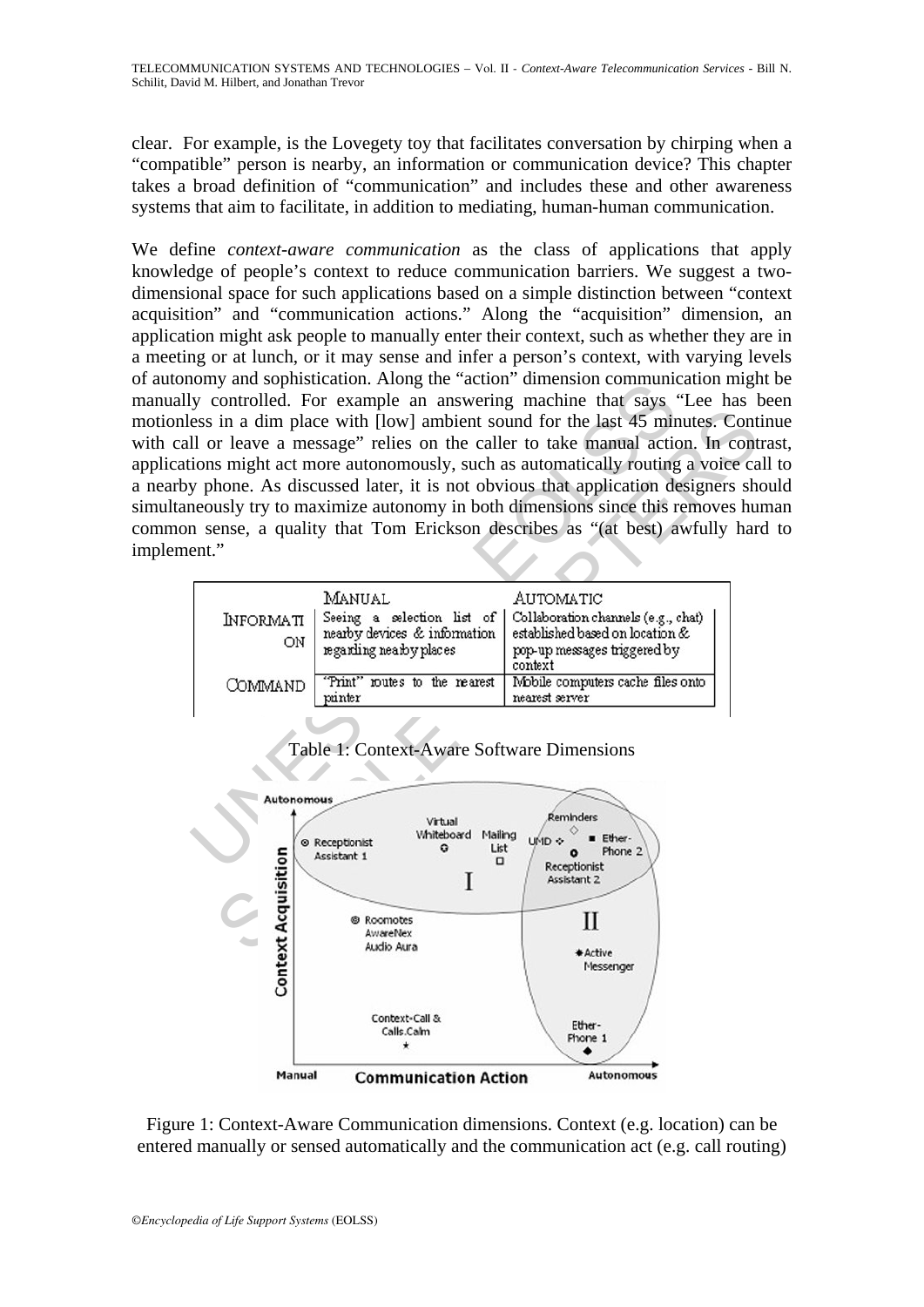can be achieved manually, with user assistance, or autonomously. For example, "Receptionist Assistant 1" automatically detects and displays user location, but requires a person to forward telephone calls. Region I systems tend to automate sensing and region II systems tend to automate communication acts.

The two dimensions in Figure 1 provide one way of categorizing various aspects of context-aware communication. The table is populated with examples from the following section. It should be noted that this categorization is only one of many possible ways to discuss context-aware communication. For example, Nagel et al. at Georgia Institute of Technology suggest that stages of communication (initiating, mediating, and terminating) can categorize context-aware communication, which is a different yet useful point of view.

## **3. Context-aware Communication**

In the following section we present a range of context-aware communication systems organized functionally. We include five application types that have been explored by the research community: routing; addressing; messaging; providing caller awareness; and screening. We start with the function of routing a message or call to an appropriate nearby communication device, such as an office telephone. As we describe these applications and systems we explain their position on the scale from manual to autonomous for context acquisition and communication action.

# **3.1. Routing**

ext-aware Communication<br>
collowing section we present a range of context-aware communited<br>
difunctionally. We include five application types that have been<br>
exemped community: routing; addressing; messaging; providing can<br> -aware Communication<br>
wing section we present a range of context-aware communication syst<br>
functionally. We include five application types that have been explore<br>
the community: routing: addressing; messaging; providing c Location information has long been used as a way to route voice calls. Perhaps the first context-aware communications applications were developed at nearly the same time at Xerox PARC and Olivetti Research Labs (ORL) for routing telephone calls. As shown in Figure 1 under labels "Etherphone 1" and "Receptionist Assistant 1," these systems began at different design points. PARC's Etherphone had the initial strength of autonomous action, being able to automatically route calls, yet required manual entry of a person's location. The Olivetti system had the initial strength of automatic person location, but required manual phone routing. Both systems converged on a fully automated approach in their second generation, and provided lessons on the difficulty in adding autonomy. We end this section on routing by describing Ubiquitous Message Delivery, another fully autonomous approach employing intelligent software agents.

## **Following Callers on PARC's Etherphone System**

In the 1980's researchers at Xerox PARC developed the Etherphone system that used an Ethernet office network, desktop computers, and office phones to provide enhanced functions for transmitting, storing, and manipulating digital voice. Around 50 Etherphones were deployed in offices at PARC, an environment where people tended to move from office to office for impromptu meetings. When a person visited a colleague, they could register as a "visitor" using the desktop computer interface and phone calls for them would ring at their own office as well as the visiting location. Alternatively, if an Etherphone user logged into any Etherphone equipped desktop computer, the system would automatically register their new "visitor" location. An unusual aspect of the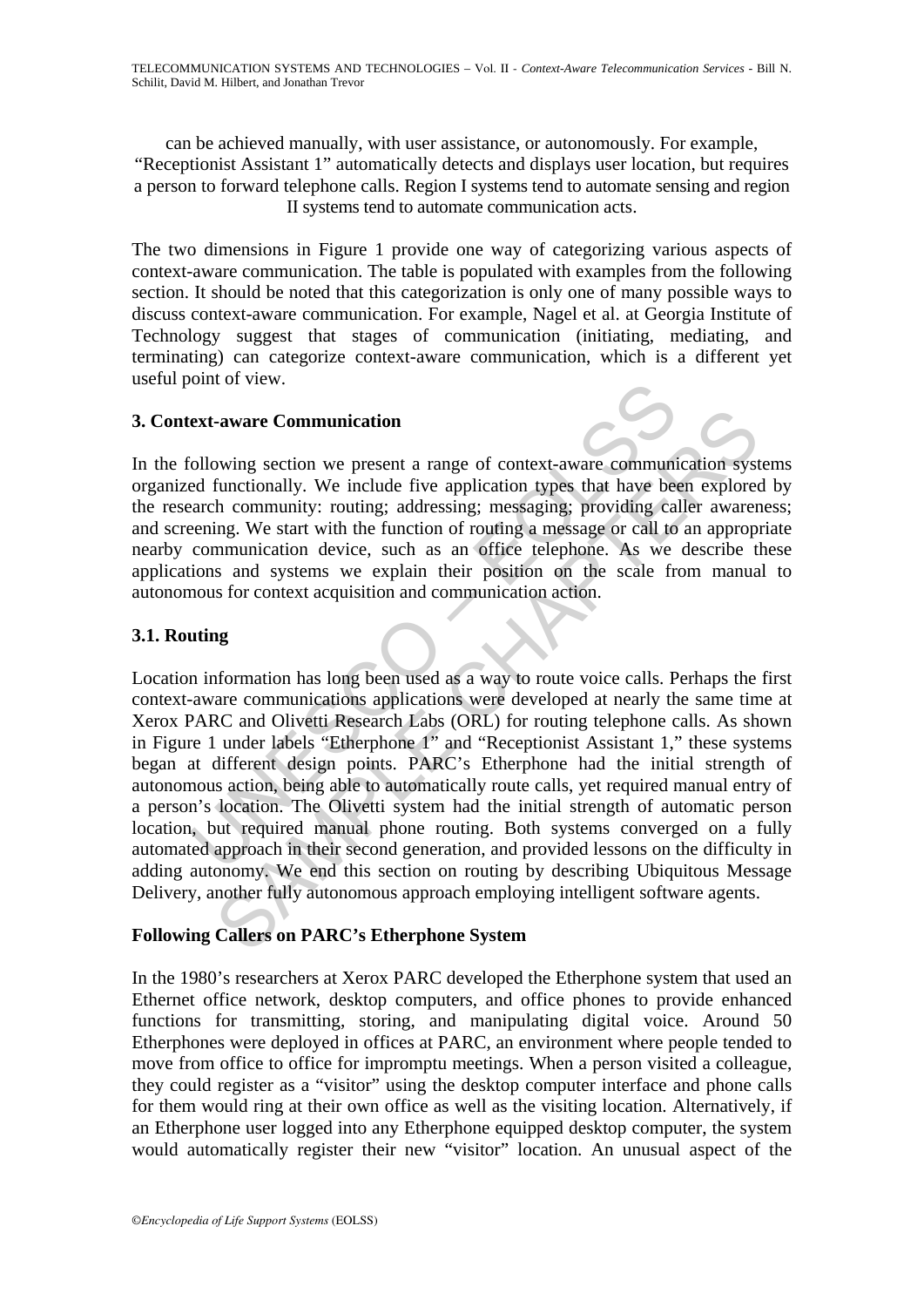Etherphone system was that each user was assigned a distinctive ring tone, or motif, such as the first few bars of "Mary Had a Little Lamb" so no matter where a call occurred, people were able to recognize their calls before answering. This was particularly useful for the call routing function because it meant that visitors could answer their own calls and avoid any confusion to the calling party. In terms of our dimensions in Figure 1, the early Etherphone system ("Etherphone 1") provided autonomous phone routing (action) but tended towards manual location sensing, as visitors had to manually enter themselves into the system.

Towards the later part of the project, an Olivetti Active Badge system (see below) was installed at PARC and provided automatic location information for the Etherphones. Swinehart tells a story of walking down an active badge enhanced hallway and hearing his ring motif follow him in the offices along the corridor. This later system ("Etherphone 2") combined autonomy in both sensing and action dimensions reducing work for users, but also making the system more brittle when location sensing didn't work quite right. Automating Etherphone location sensing had another consequence: the case when call routing was not desired became exceptions requiring user action, rather than the default, requiring none.

# **Olivetti's Active Badge Aiding a Telephone Receptionist**

art cuss a story of wanking down an active badge emainted and their as signification and the gradient and the orifices along the corridor. This phone 2") combined autonomy in both sensing and action diment or users, but al Olivetti Research Lab designed and built a novel system for locating people within an office utilizing infrared emitting "active badges" and a network of infrared receivers installed in offices, common areas, and major corridors. The original software application, an "aid for a telephone receptionist," produced a table of names alongside a constantly updating display of locations and telephone extensions. The display is shown in Figure 1. The column marked "Prob." indicated a probably that the badge-wearer was still at the sighted location based on the number of sightings and the time of the last sighting.

me 2") combined autonomy in both sensing and action dimensions reduces.<br>
The 2") combined autonomy in both sensing and action dimensions reduces.<br>
Note that the system more brittle when location sensing digrip.<br>
Active Bad In contrast to PARC's use of Active Badges for automated phone routing, the purpose of this application was to provide a human receptionist with information useful for tracking down and manually routing incoming telephone calls. Even if people were not recently sighted by the system, the receptionist could call their last sighted location to talk with colleagues in the area and find out if they knew their whereabouts. Whereas PARC started with automation in telecommunications routing, Olivetti began with automation in location sensing (see "Receptionist Assistant 1" in Figure 1). Manual phone routing had the advantage of human intelligence to track down people missing from the badge network, something that would be difficult to build into software systems.

Later on, a proof of concept interface was built to allow certain types of office phone systems to automatically route calls. Olivetti's second system ("Receptionist Assistant 2") is similar, in our dimensions, to the second Etherphone system. Although the original ORL system did not take context other than location into account, badge wearers expressed a desire for finer control. For example people wanted to control call forwarding based on who they are with, where they are, and the time of day. Personal control scripts were introduced to address this need.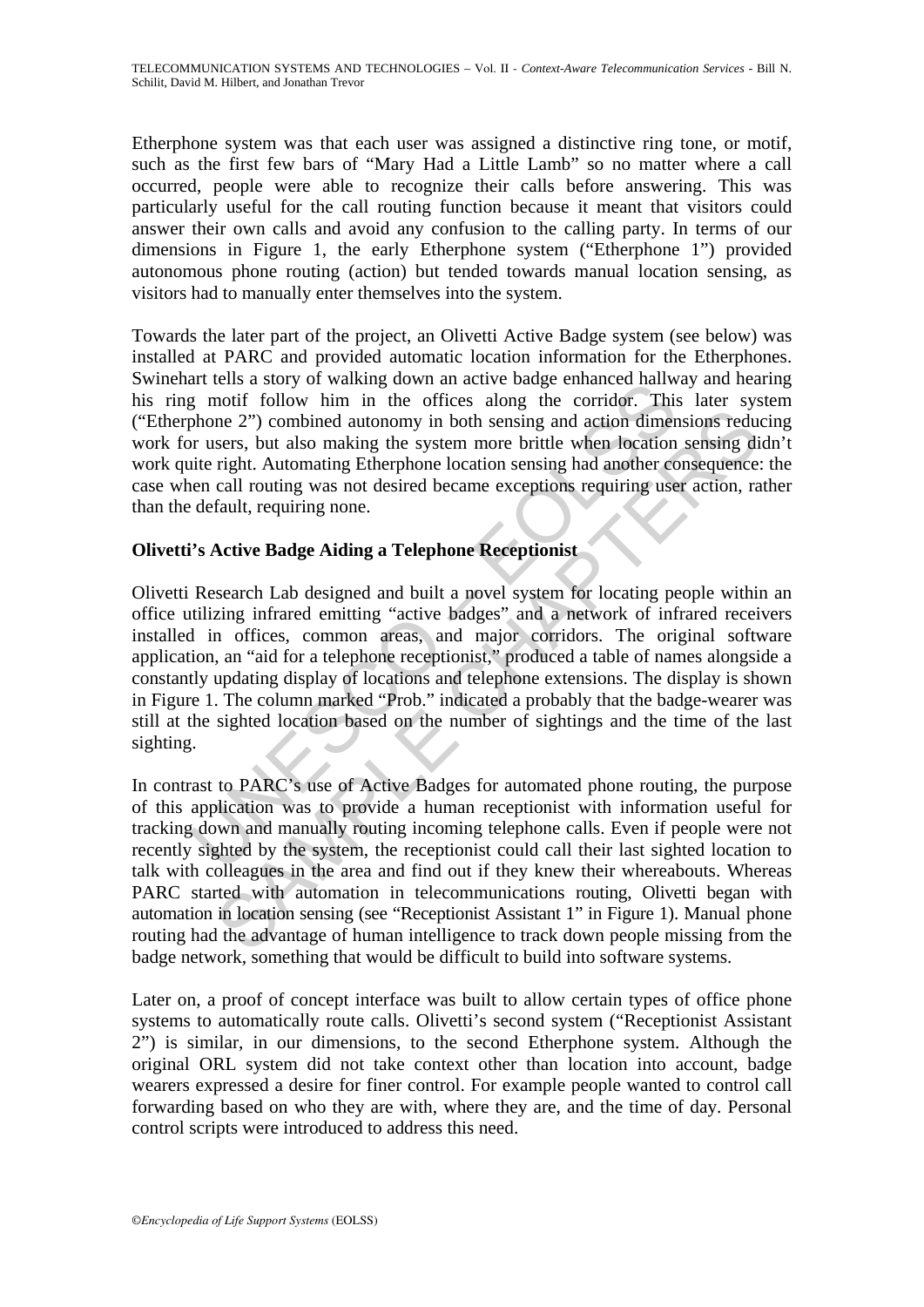| CRL/STL Active Bodge Project<br>Prob.<br>Location<br>Name<br>Prob.<br>Location<br>Name<br>X340 Mo Rm<br>100%<br>100%<br>J Martin<br>P.Ainsworth<br>X343 Apps<br>77%<br>60%<br>O Mason<br>X307 Lab<br>X222 DVI Rm.<br>T Blackle<br>X307 Drill<br>amar<br>TUE.<br>D Milway<br><b>M Chopping</b><br>3410 FOO2<br>10:30<br>B Miners<br>X202 OVI Ros.<br>1040<br>2016 FD21<br>D Glarke<br><b>HAUCH</b><br>11:20<br>3218 PA35<br>P Mital<br>X213 PM<br>V Falcao<br>100%<br>100%<br>J Porter<br>3366 LD.<br>D Garsett<br>X232 FB10<br><b>KAUSY</b><br>X307 Ltd.<br>100%<br>B Robertson<br>J Gibbons<br>XD Rog.<br>MON.<br>MON.<br>X304 F3<br>C Tutner<br>X307 Lab.<br>D Greaves<br>100%<br>X309 Meet, Rm.<br>77%<br>X434 AH<br><b>B</b> Want<br>A Hopper<br>M Wilkes<br><b>X300 MW</b><br>100%<br>3308 AJ<br>90%<br>A Jackson<br>X307 Lab.<br>100%<br>100%<br>I Wilson<br>X210 Collee<br>A Jones<br><b>X204 SW</b><br>11:20<br>X309 Moot, Rm. 11:20<br>S Whey<br>T King<br>K Zielinski<br>XAIO Coffee<br>D Lioupia<br>X304 R311<br>100%<br>100%<br>12.00 1st January 1999<br>2: The Olivetti Active Badge displayed the locations of people in the labor<br>was used as an aid for a telephone receptionist to forward calls from the n<br>switchboard, (Adapted from [21]).<br>eresting to note that as automation increased the "intelligence" of this<br>ed since there was no longer an operator using human judgment to trac<br>Also, as the system became more autonomous users wanted more con<br>me at the expense of more work for users up-front in specifying rul |                          |  |  |
|-----------------------------------------------------------------------------------------------------------------------------------------------------------------------------------------------------------------------------------------------------------------------------------------------------------------------------------------------------------------------------------------------------------------------------------------------------------------------------------------------------------------------------------------------------------------------------------------------------------------------------------------------------------------------------------------------------------------------------------------------------------------------------------------------------------------------------------------------------------------------------------------------------------------------------------------------------------------------------------------------------------------------------------------------------------------------------------------------------------------------------------------------------------------------------------------------------------------------------------------------------------------------------------------------------------------------------------------------------------------------------------------------------------------------------------------------------------------------------------------------------------------------------------------------------------------------|--------------------------|--|--|
|                                                                                                                                                                                                                                                                                                                                                                                                                                                                                                                                                                                                                                                                                                                                                                                                                                                                                                                                                                                                                                                                                                                                                                                                                                                                                                                                                                                                                                                                                                                                                                       |                          |  |  |
|                                                                                                                                                                                                                                                                                                                                                                                                                                                                                                                                                                                                                                                                                                                                                                                                                                                                                                                                                                                                                                                                                                                                                                                                                                                                                                                                                                                                                                                                                                                                                                       |                          |  |  |
|                                                                                                                                                                                                                                                                                                                                                                                                                                                                                                                                                                                                                                                                                                                                                                                                                                                                                                                                                                                                                                                                                                                                                                                                                                                                                                                                                                                                                                                                                                                                                                       |                          |  |  |
|                                                                                                                                                                                                                                                                                                                                                                                                                                                                                                                                                                                                                                                                                                                                                                                                                                                                                                                                                                                                                                                                                                                                                                                                                                                                                                                                                                                                                                                                                                                                                                       |                          |  |  |
|                                                                                                                                                                                                                                                                                                                                                                                                                                                                                                                                                                                                                                                                                                                                                                                                                                                                                                                                                                                                                                                                                                                                                                                                                                                                                                                                                                                                                                                                                                                                                                       |                          |  |  |
|                                                                                                                                                                                                                                                                                                                                                                                                                                                                                                                                                                                                                                                                                                                                                                                                                                                                                                                                                                                                                                                                                                                                                                                                                                                                                                                                                                                                                                                                                                                                                                       | $\cos$ for call routing. |  |  |
|                                                                                                                                                                                                                                                                                                                                                                                                                                                                                                                                                                                                                                                                                                                                                                                                                                                                                                                                                                                                                                                                                                                                                                                                                                                                                                                                                                                                                                                                                                                                                                       | tous Message Delivery    |  |  |

Figure 2: The Olivetti Active Badge displayed the locations of people in the laboratory and was used as an aid for a telephone receptionist to forward calls from the main switchboard, (Adapted from [21]).

It is interesting to note that as automation increased the "intelligence" of this system decreased since there was no longer an operator using human judgment to track down people. Also, as the system became more autonomous users wanted more control but this came at the expense of more work for users up-front in specifying rules and exceptions for call routing.

## **Ubiquitous Message Delivery**

The Olivetti Active Badge displayed the locations of people in the laborat<br>sused as an aid for a telephone receptionist to forward calls from the main<br>switchboard, (Adapted from [21]).<br>Sting to note that as automation incr Another early example of message routing is the Ubiquitous Message Delivery (UMD) application prototyped at Xerox PARC. A main contribution of this work was a system architecture that provided a level of security in the face of compromised servers. Text messages sent to a user through UMD were delivered "at the soonest *acceptable* time via the most *appropriate* terminal near the recipient." The system employed active badges, keyboard input activity, and explicit commands as a means of detecting user location. The architecture consisted of user and terminal agents. User location and the user's policy regarding message delivery were maintained by a User Agent process. Similarly, since desktop terminals have owners, there are also Terminal Agents to manage the policy of outputting messages on terminals.

Anyone wishing to send a message invoked SendMsg to submit the message to the user's User Agent. The User Agent maintains information about which public and private terminals the user is currently accessing, as well as what people are near the user's location. The User Agent can then check if the user's current situation allows delivery of the message. So, for example, the user may specify that no low priority messages should be delivered to public terminals, or when the user is in the presence of other people. Terminal properties are exported by Terminal Agents so that User Agents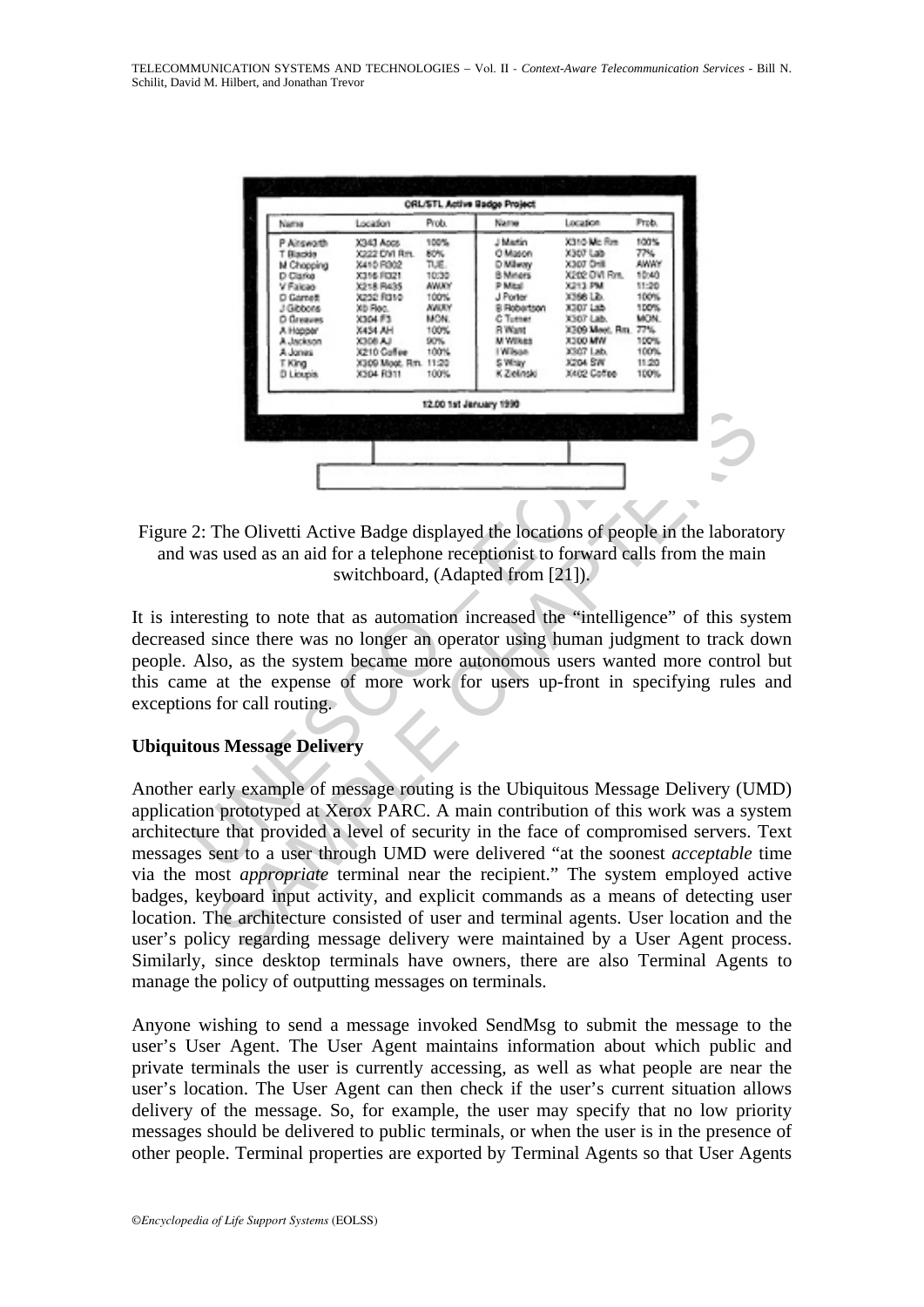can make reasonable choices, for example, delivering a message to a hand-held device rather than a desktop display when other people are present. When the user's context is suitable for delivery, and a suitable Terminal Agent exists, the User Agent will send the message to the Terminal Agent for display, otherwise it will wait until a suitable context or Terminal Agent exists.

The UMD system is primarily an autonomous system for both sensing and communication acts. The architecture describes a User Agent that can encapsulate arbitrarily sophisticated computations for deciding "acceptable" times and "appropriate" terminals. It is likely that for real world use this system would require a set of very intelligent heuristics. We note however that the UMD design did not address the issue of a user oriented mechanism for specifying these heuristics. Early context-aware systems designers did not tend to focus on the difficult problem of how autonomous behavior might be achieved in ways both reliable and comprehensible to users.

# TO ACCESS ALL THE **18 PAGES** OF THIS CHAPTER, Visit: http://www.eolss.net/Eolss-sampleAllChapter.aspx

#### **Bibliography**

- - -

The designers did not tend to focus on the difficult problem of home might be achieved in ways both reliable and comprehensible to the might be achieved in ways both reliable and comprehensible to the might be achieved in The achieved in ways both reliable and comprehensible to users.<br>
TO ACCESS ALL THE 18 PAGES OF THIS C[HAP](https://www.eolss.net/ebooklib/sc_cart.aspx?File=E6-108-20)TER,<br>
Visit: http://www.eolss.net/Eolss-sampleAllChapter.aspx<br>
y<br>
Mad Abowd, G.D. (2000). CybreNinder: A Context-aware Dey, A.K. and Abowd, G.D. (2000). CybreMinder: A Context-aware System for Supporting Reminders. *2nd International Symposium on Handheld and Ubiquitous Computing (HUC'00)*, Springer Verlag, pp.172-186, Bristol, UK. [This paper firstly proposes a distributed reminder delivery system based on dynamically applicable user contexts]

Dey, A.K., Abowd, G.D. and Salber, D. (2001). A Conceptual Framework and a Toolkit for Supporting the Rapid Prototyping of Context-Aware Applications. *Human-Computer Interaction (HCI) Journal*, Special issue on Context-Aware Computing, Vol. 16, pp. 97-166. [Presentation of a framework to help developers in designing and implementing context-aware applications with a rapid prototype approach]

Erickson, T. (2002). Some Problems with the Notion of Context-Aware Computing. *Communications of the ACM* 45(2), pp. 102-104. [Opinion paper about the concept and different definitions emerging about context awareness and context-dependent services]

Grudin, J. (2001). Desituating Action: Digital Representation of Context. *Human-Computer Interaction (HCI) Journal*, Special issue on Context-Aware Computing, Vol. 16, pp. 97-166. [Proposal of how to dynamically represent applicable contexts, with discussions about interoperability and expressive power issues]

Hudson, S.E. and Smith, I. (1996). Techniques for Addressing Fundamental Privacy and Disruption Tradeoffs in Awareness Support Systems. *Computer Supported Cooperative Work Conference (CSCW)*, ACM Press, pp. 248-257. [Seminal work about privacy issues in middleware supports with context awareness]

Marmasse, N. and Schmandt, C. (2000). Location-aware Information Delivery with ComMotion. *2nd International Symposium on Handheld and Ubiquitous Computing (HUC'00)*, Springer Verlag, pp.157-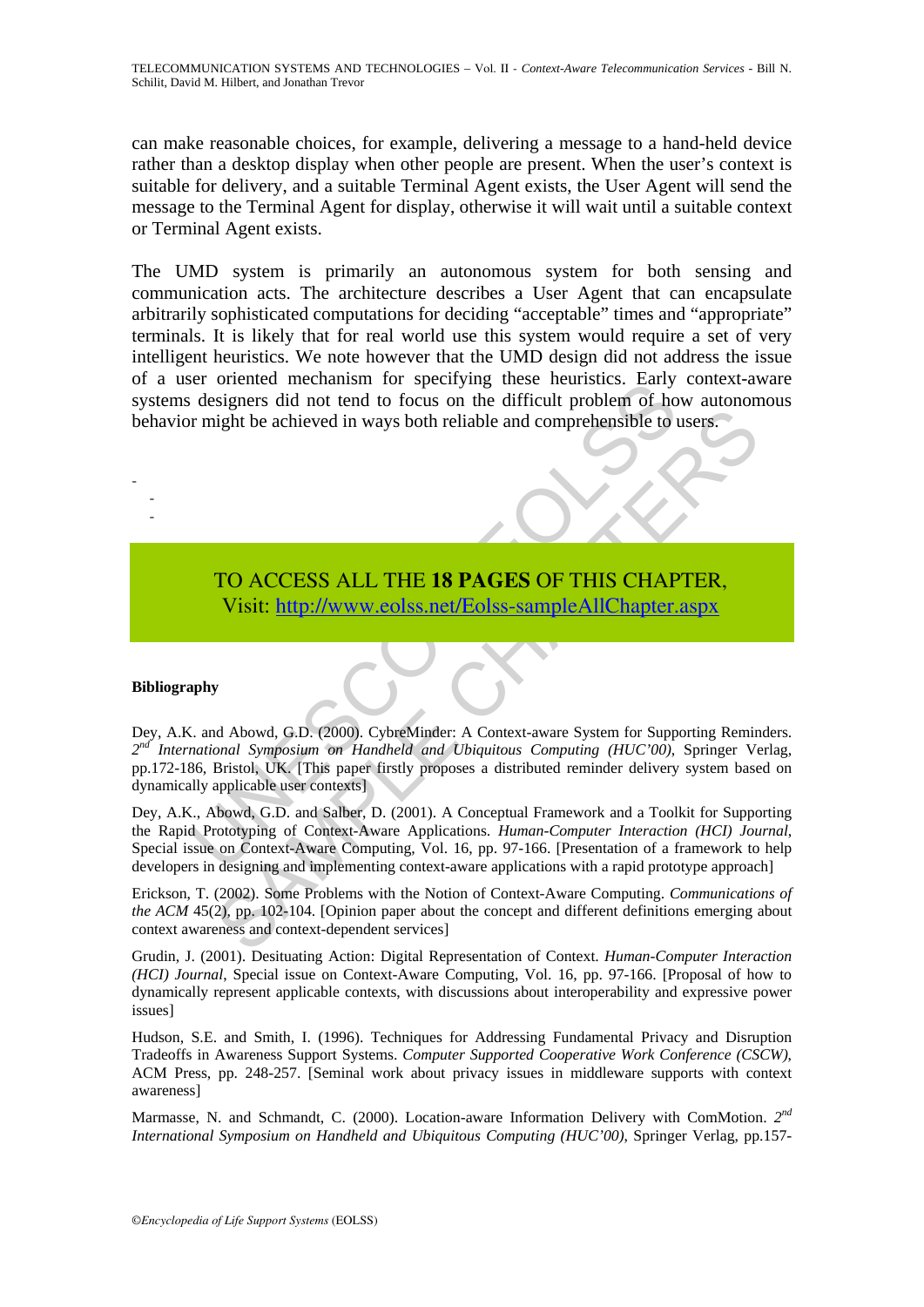171, Bristol, UK. [This paper presents one of the first solutions to support services whose contents depend on the current location of served clients]

Mynatt, E.D., Back, M., Want, R., Baer, M. and Ellis, J.B. (1998). Designing Audio Aura. *SIGCHI conference on Human Factors in Computing Systems*, pp. 566-573. [One of the first prototypes providing context-aware audio services]

Nagel, K., Kidd, C., O'Connell, T., Dey, A. and Abowd, G. (2001). The Family Intercom: Developing a Context-Aware Audio Communication System. *International Conference on Ubiquitous Computing (Ubicomp'01)*, Atlanta, GA. [Solution for home-based audio services with full awareness of context information about family members]

Pedersen, E.R. (2001). Calls.calm: Enabling Caller and Callee to Collaborate. *SIGCHI Conference on Human Factors in Computing Systems*, pp. 235-236, Seattle, USA. [This paper presents a prototype to facilitate interworking and collaboration between end-points of a telephone communication]

Pedersen, E.R. and Sokoler, T. (1997). AROMA: Abstract Representation of Presence Supporting Mutual Awareness. *SIGCHI Conference on Human Factors in Computing Systems*, pp. 51-58, Atlanta, USA. [Seminal work about models and formats for representation of context to enable mutual presence awareness]

Schilit, B.N. (1995). A Context-Aware System Architecture for Mobile Distributed Computing. *PhD Thesis, Columbia University*. [Foundational work, definitely one of the first articulated contribution, about the realization of supports for context awareness in distributed and open environments]

Schilit, B.N., Adams, N. and Want R. (1994). Context Aware Computing Applications. *Workshop on Mobile Computing Systems and Applications (WMCSA)*, pp. 85-90, Santa Cruz, USA. [One of the first work in the literature identifying the issue and the opportunity of designing distributed applications depending on context]

Schmandt, C., Marmasse, N., Marti, S., Sawhney, N. and Wheeler, S. (2000). Everywhere Messaging. *IBM Systems Journal* 39(3&4), pp. 660-677. [How to enhance the provisioning of messaging services with applicable context information]

, E.R. and Sokoler, T. (1997). AROMA: Abstract Representation of Presence Ss. SIGCHI Conference on Human Factors in Computing Systems, pp. 51-5<br>work about models and formats for representation of context to enable<br>work abo SIGCHI Conference on Human Factors in Computing Systems, pp. 51-58, Atlanta, the short models and formats for representation of context to enable mutual presentation (1995). A Context-Aware System Architecture for Mobile Schmidt, A., Aidoo, K.A., Takaluoma, A., Tuomela, U., van Laerhoven, K. and van de Velde, W. (1999). Advanced Interaction in Context. *1st International Symposium on Handheld and Ubiquitous Computing (HUC)*, Lecture Notes in Computer Science 1707, Springer-Verlag, pp. 89-101. [This paper focuses on the aspects related to the desired and envisioned consequences of context status in massaging interactions among currently served users]

Schmidt, A., Takaluoma, A. and Mäntyjärvi, J. (2000). Context-Aware Telephony over WAP. *Personal Technologies* 4(4), pp. 225-229. [The originality of the paper is in applying the idea of context dependence to telephony services provided on top of the WAP solution stack]

Spreitzer, M. and Theimer, M. (1996). Providing Location Information in a Ubiquitous Computing Environment. In the *"Mobile Computing"* Book (Imielinski T. and Korth, H., editors), Kluwer Academic Publishers, Dordrecht, The Netherlands, pp. 397–423. [Seminal work about the provisioning of positioning information for clients that move at runtime while accessing ubiquitous services]

Stefik, M., Bobrow, D.G., Foster, G., Lanning, S. and Tatar, D. (1987). WYSIWIS Revised: Early Experiences with Multiuser Interfaces. *ACM Transactions on Office Information Systems* 5(2), pp. 147- 167. [Seminal work about the design and exploitation of multi-user and multi-modal interfaces]

Swinehart, D. (1987). Telephone Management in the Etherphone System. *IEEE/IEICE Global Telecommunications Conference*, Tokyo, Japan, pp. 1176-1180. [Seminal work about the usage of integrated management solutions for telephone services provided over distributed systems]

Tang, J., Yankelovich, N., Begole, J., van Kleek, N., Li, F. and Bhalodia, J. (2001). ConNexus to Awarenex: Extending Awareness to Mobile Users. *SIGCHI Conference on Human Factors in Computing Systems*, pp. 221-228, ACM Press, Seattle, USA. [This paper presents motivations and solutions for providing users with full visibility of context awareness in pervasive computing services]

Wakikawa, R., Trevor, J., Schilit, B.N. and Boreczky, J. (2001). Roomotes: Ubiquitous Room-based Remote Control from Cell Phones. *SIGCHI Conference on Human Factors in Computing Systems*, pp.